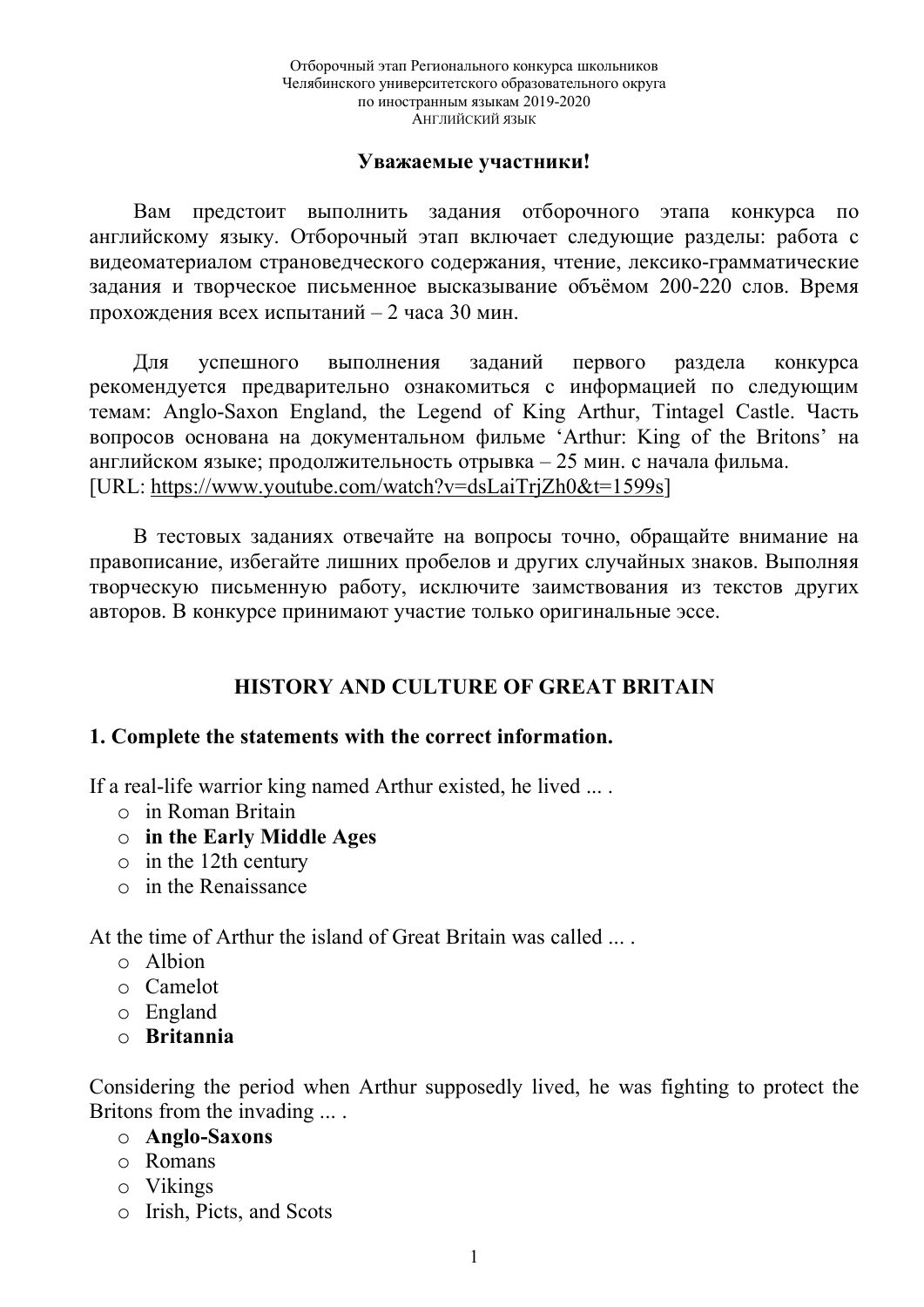The story of Arthur circulated for many centuries and was first popularised by ... , a Welsh cleric.

- o Merlin
- o **Geoffrey of Monmouth**
- o Uther Pendragon
- o Richard Harris

According to Geoffrey of Monmouth, Tintagel in the north of Cornwall was ... .

- o Arthur's summer residence
- o the place where the Legend of King Arthur was written down
- o the location of Camelot
- o **Arthur's birthplace**

Archaeological research at Tintagel revealed that ... .

- o **although the castle was built only in the 13th century, the site had been occupied earlier, and in the 5th century there had been an important port and royal stronghold**
- o the ruins belong to a castle built after the Legend of King Arthur was written down, so it is a mistake to believe that Arthur could have ever stayed there
- o in the Dark Ages the site was inhabited by people who knew Latin, so there must have been a remote monastery there
- o it was used as a fortress where an important person, probably a king, was conceived

In the legend, King Arthur got his first sword ... .

- o by casting it himself
- o from Merlin, his tutor and adviser
- o **by pulling it out of a stone**
- o from his mother, Igraine

According to archaeologist Francis Pryor, this part of the legend is ... .

- o a complete fantasy
- o dubious because swords had not been cast in the island yet
- o cannot be verified because the craft of sword casting has not survived
- o **based on a real craft practised at that time**

When Arthur became a full-grown man, he needed ... .

- o **a new sword fit for a king**
- o two swords
- o a sword with magic powers
- o a sword from underwater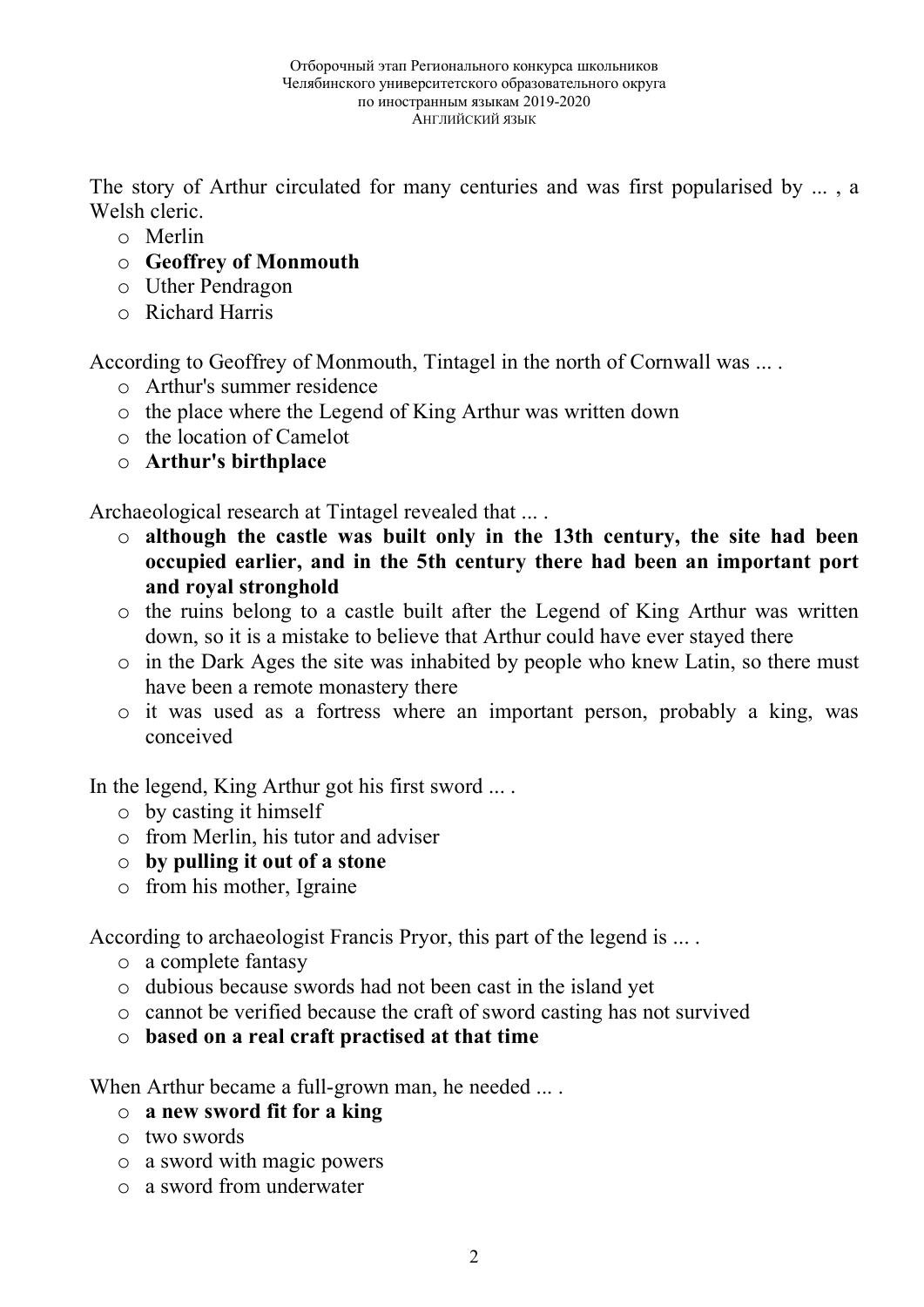Archaeologists in Britain confirm that ... .

- o a sword has been recovered from the bottom of the legendary lake, which may well have been Arthur's sword
- o countless blades have been found in different lakes and rivers, suggesting that Arthur was not the only powerful warrior of that period
- o the discovery of swords underwater is not unusual as warriors had to go on long journeys crossing many rivers and lakes
- o **there could have been a rite of passage, which included placing swords in water, and this rite lies at the root of the legend**

As Richard Harris explains, Arthur was able to win the advancing army in a series of heroic battles because ... .

- o the Romans helped him with soldiers and weapons
- o **he knew how to move his troops quickly across the country using the remaining Roman roads**
- o a lot of Britons joined him and ambushed the invaders all along the front line
- o he had castles built all over the island

# **2. Complete the following summary of the legend with the necessary information. Use only one word in each gap.**

# *The Legend of King Arthur*

According to folklore, Arthur became king of the Britons when he was only a **1 \_\_\_\_\_ [**boy/kid/child]. He was the son of King Uther Pendragon of Britain. When King Uther died, all the knights went to Church to pray that God would help them find a new king. As they left the church, they saw a huge stone in the churchyard. A sword was stuck fast in it, and the golden letters on the sword said that whoever could pull it out would be 2 [king]. All the knights tried to pull it out, but no one could move it.

Months later, the knights were having a tournament. Sir Kay, one of the knights, forgot to bring his sword. So he sent Arthur, his **3** \_\_\_\_\_ [squire/stepbrother/foster brother/foster-brother], home to get it. When Arthur could not find it, he pulled out the sword in the churchyard instead and brought it to Sir Kay. The knights did not want to have a ruler so young, but they had to accept Arthur.

Later King Arthur married **4** [Guinevere/Guenevere/Guenever], the daughter of the king of Carmalide. They lived in a castle at **5** \_\_\_\_\_ [Camelot], where the bravest knights also stayed. All the knights had places at the Round 6 [Table/table], which had been made by **7** [Merlin], the magician, Arthur's tutor and advisor. Because it was round, there was no head and no foot, and all the knights were 8 **a** [equal]. The most famous knights were Sir Lancelot, Sir Gawain, Sir Tristram, Sir Galahad, and Sir Percivale. The knights rode out from the castle on horseback to their many adventures. They killed wicked knights and saved many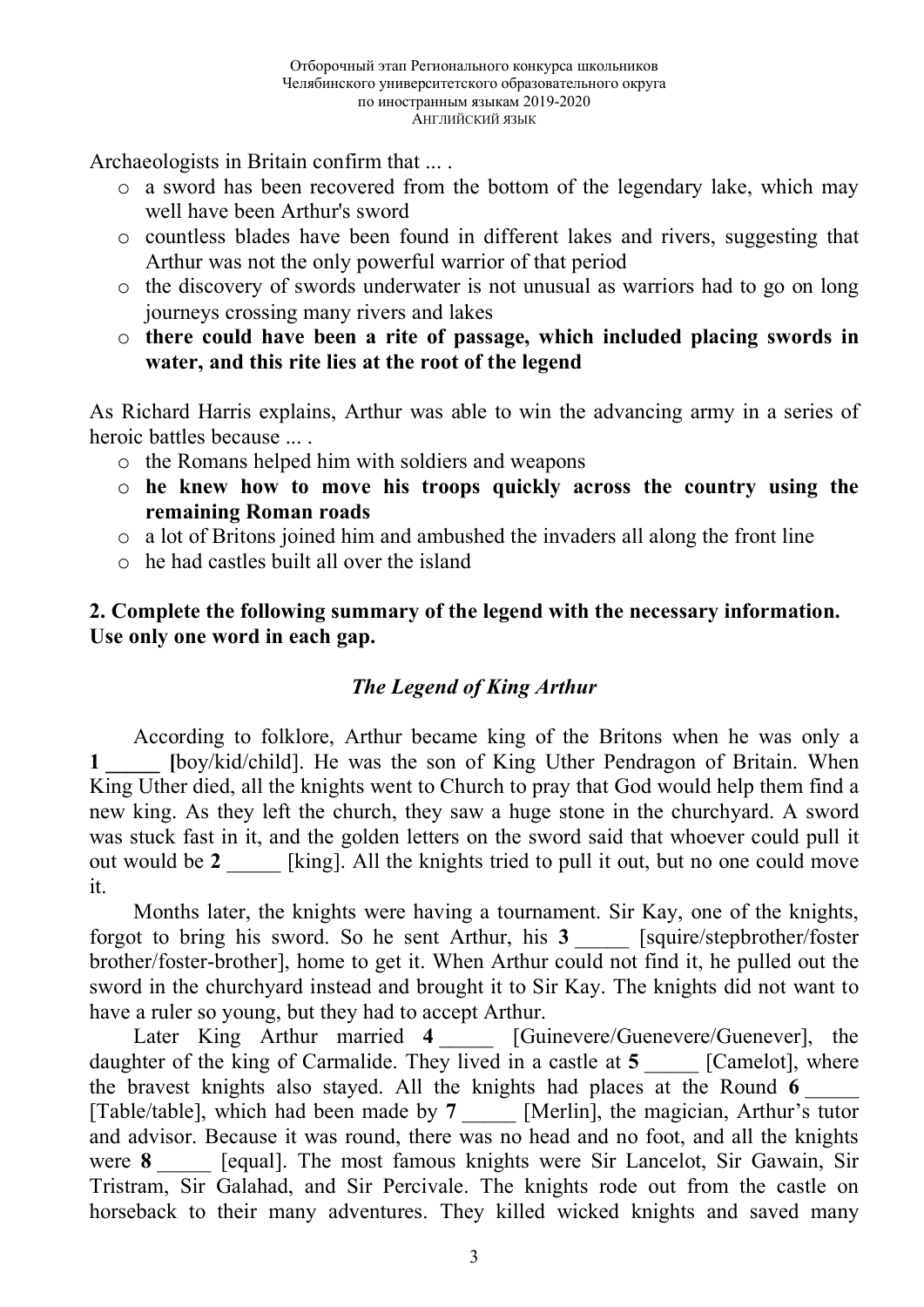beautiful ladies. Sir 9 **I** [Lancelot] was the strongest knight of all. No one was able to defeat him. Sir Galahad, his son, was the purest knight. He was allowed to see the Holy **10** [Grail].

King Arthur was killed by his 11 [nephew/bastard son/illegitimate son], Sir Modred, who rebelled against him. The two armies met at a place called Camlan, and Modred was defeated. But as Modred was dying, he struck Arthur with his sword. Arthur knew that he was dying too, and he wanted to return his magic sword, called **12** \_\_\_\_\_ [Excalibur], to the Lady of the **13** \_\_\_\_\_ [Lake]. He gave his sword to Sir Bedivere and told Sir Bedivere to throw the sword into the lake beside the battlefield.

Arthur was carried away on a boat by three fairy queens in black hoods. They carried him away to the magic island of 14 [Avalon/Avallon], from where it was said he would one day 15 **Figure** [return/come back].

#### **READING**

## **1. Read the article. Decide in which paragraph the ideas below are expressed. Choose from the paragraphs (A-D). The paragraphs may be chosen more than once.**

#### *The Science of Persuasion*

Why are some people more persuasive than others? We bring together some insights into science of persuasion.

**A.** Studies into persuasion suggest that you should avoid engaging in argument when your mental batteries are running low. Conversely, if you're trying to be persuasive, strike when your target is running low on mental energy. An American researcher, Edward Burkley, studied the impact of cognitive exhaustion on the resistance levels of 78 students. The plan was to try to persuade them to accept one month's summer holiday instead of three. Half the students came to the study fresh. But the other half first had to complete a self-control task in which they wrote down all thoughts that came into their heads while suppressing any thoughts about a white bear. This task, Burkley argued, would use up some of their reserves of self-control. He found that the students who had performed the white bear task were less resistant to the idea of giving up two months of holiday.

**B.** Two other researchers, Rosanna Guadagno and Robert Cialdini, compared the persuasive power of online communication with face-to-face meeting. They had a group of students discuss the introduction of new exams. The group was split into pairs of the same sex. Unbeknown to the subjects, each pair included an accomplice of the experimenters whose role was to argue in favour of the idea. Half the discussions took place in an online chatroom, the other half face-to-face. While overall men rated the proposals similarly whether they participated in the electronic or face-to-face sessions, women in face-to-face sessions were more easily persuaded than those who only took part online. Guadagno and Cialdini suggest this is because groups of women tend to form communal bonds and reach agreement. Electronic communication disrupts the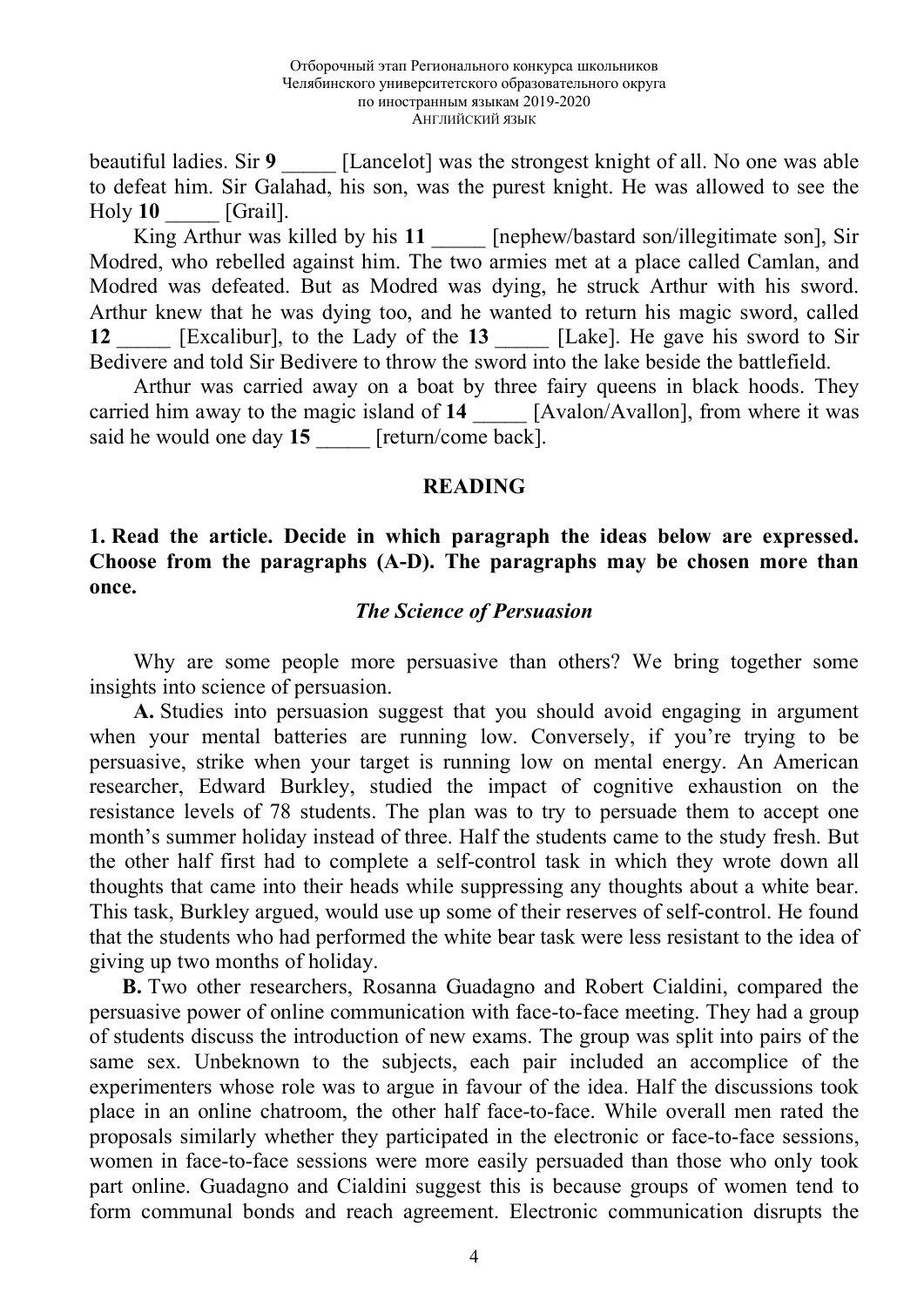exchange of social cues women use to establish a communal bond and is therefore less conductive to persuasion. On the other hand, groups of men typically try to establish their competence and independence, but online communication can help them suppress competitive urges that hamper persuasion.

**C.** Persuasion may have as much to do with how you say something as with what you are saying. And the less time the listener is allowed to think about the content, the more the style of delivery matters. At least, those are the findings of two marketing professors who decided to tease style and substance apart. John Sparks and Charles Areni asked 118 undergraduates to read a transcript of a testimonial about a scanner. In one version, the transcript included hesitations like 'I mean' and 'ummm'; in the other, there were none. They also gave half the students enough time to read it thoroughly, while the others got just 20 seconds, to see how limiting a person's understanding of the substance would alter the persuasiveness of the style. The researchers found that style was important. When hesitant language was used, people were less easily convinced that this was a scanner worth buying – even when it was a better scanner at a lower price. Style was especially important, the researchers found, when time was limited. 'If you can't pay attention to what the speaker is saying,' Sparks says, 'you pay attention to how they say it.'

**D.** Much study has gone into how emotions aid persuasion. The best known and most studied is fear. It serves well in campaigns that try to steer you clear of certain activities, like smoking. But fear doesn't always work, says Professor Monique Mitchell Turner, and over time, people become more resistant to scare tactics. The same applies to guilt. It can be effective, but not once people clue into the fact that they're being manipulated. Worse, it has to be carefully calibrated: too much and people resist. 'We don't want people telling us we're bad people,' says Turner. Anger, however, can be constructively harnessed. First, people have to be convinced that the issue is relevant to them, that it affects them, their children or their community. At that point, says Turner, you need to hammer home what's wrong with the world as it is. Once you have got people worked up, you can offer them a way to remedy the situation.

- o A positive, confident attitude helps you to be more convincing. **C**
- o People can be more easily persuaded when they are tired. **A**
- o Some people respond more positively to personal contact than to online interaction. **B**
- o How to say something may be as significant as the words you use. **C**
- o Certain tactics may fail once people understand what you are trying to do. **D**
- o Highly competitive people may be easier to persuade in person. **B**
- o Asking your target to perform a mental task before you approach your main subject can have an effect on them. **A**
- o There are significant gender differences in the way people communicate. **B**
- o Making people feel bad about themselves is not an effective means of persuasion. **D**

o A person is more susceptible to persuasion if their ability to regulate their thoughts is limited. **A / C**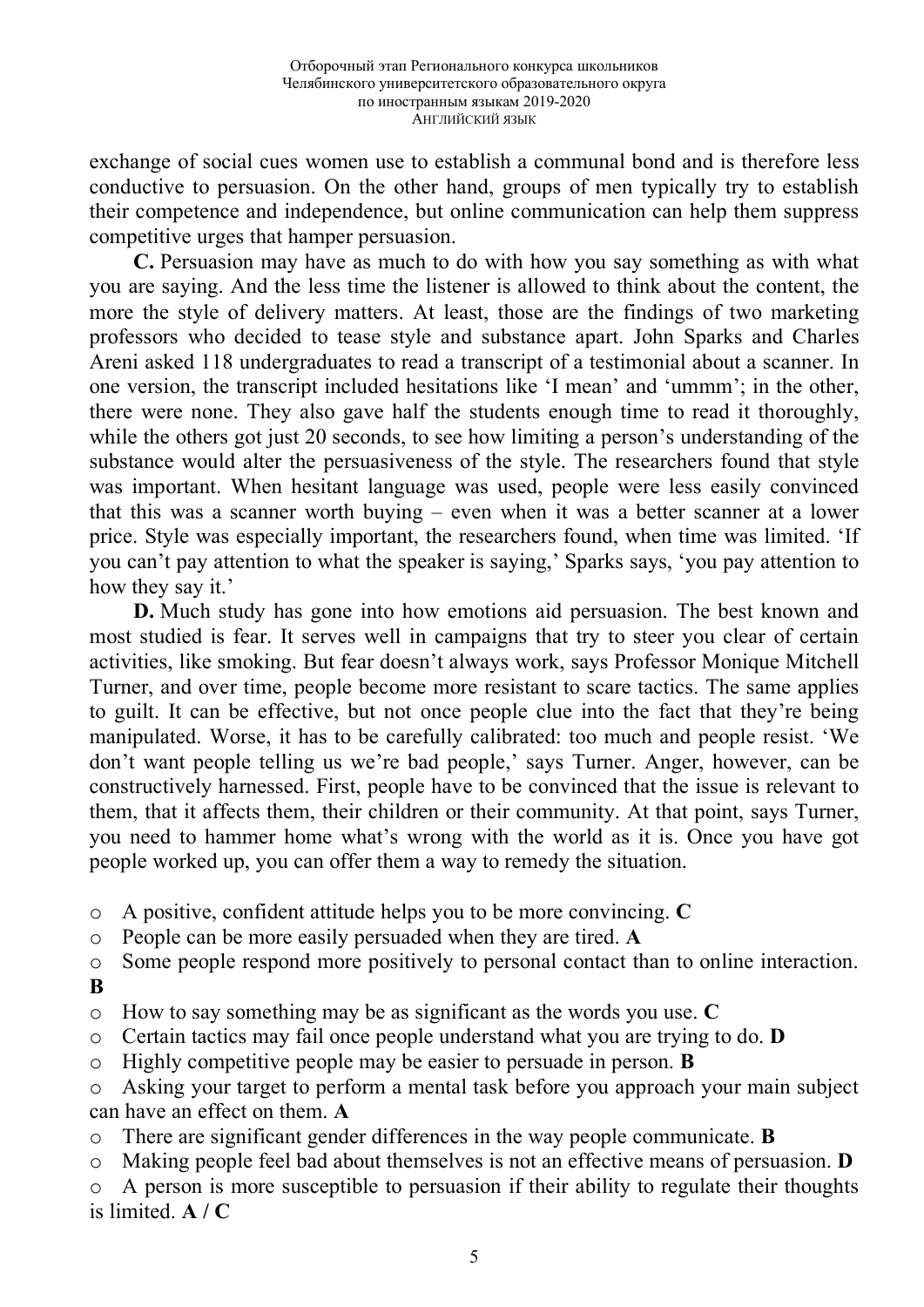## **2. Read the paragraphs and put them in the correct order to form an article.**

## *Negotiating Animal Rights*

**2** What exactly these different parties mean by this, and to what extent this is translated into practice, is another matter. From within the research industry, decent treatment typically means keeping animal pain and distress to a minimum; avoiding unnecessary experiments, such as those that duplicate research findings; and using nonsentient animals when possible. From the farther end of the animal rights spectrum, the issue is not just that we sometimes inflict pain and suffering on the animals we use, but that we use them at all. From their perspective, treating sentient animals simply as a means to human ends, like any other item of laboratory equipment, is unacceptable no matter how carefully they are treated.

**5** It is still true, in general, that humans routinely inflict pain and suffering on animals, across a whole range of different contexts, including those in which there is a genuine commitment to 'decent treatment'. This is where the concept of rights comes into its own. The term 'rights' is used in a variety of ways, but the core idea is that a right is like a protective fence around an individual. Rights protect those things that are fundamental for the animal (human or otherwise) to lead a life of basic quality. Thus, animal rights would protect those things established as fundamental to good animal welfare – the five freedoms.

**4** This all sounds straightforward enough. But in fact, given the way we currently keep and use animals, translating the five freedoms into practice is extremely challenging. This is especially true of the freedom to perform behavior in their natural repertoires. The use of animals in research falls short perhaps most consistently with regard to this last freedom. While in some countries the research industry is fairly conscientious about limiting suffering with the use of anaesthesia, the majority of research animals are kept in barren cage environments, in isolation from other animals of their own kind.

**7** The capacity for responsibility should, in any case, be irrelevant. Given that rights are granted to protect fundamental quality of life, the prerequisite for having them is, surely, the capacity to have a quality life. This is a capacity that humans and many other animals share, and it can be present whether or not a creature has the capacity to take responsibility for their behaviour.

**1** The animal rights movement confronts us with an important critique on a range of human practices that involve the use of animals, raising genuinely difficult ethnical concerns. However, we don't need the language of rights to argue that having brought non-human animals into human social and economic systems, we should treat them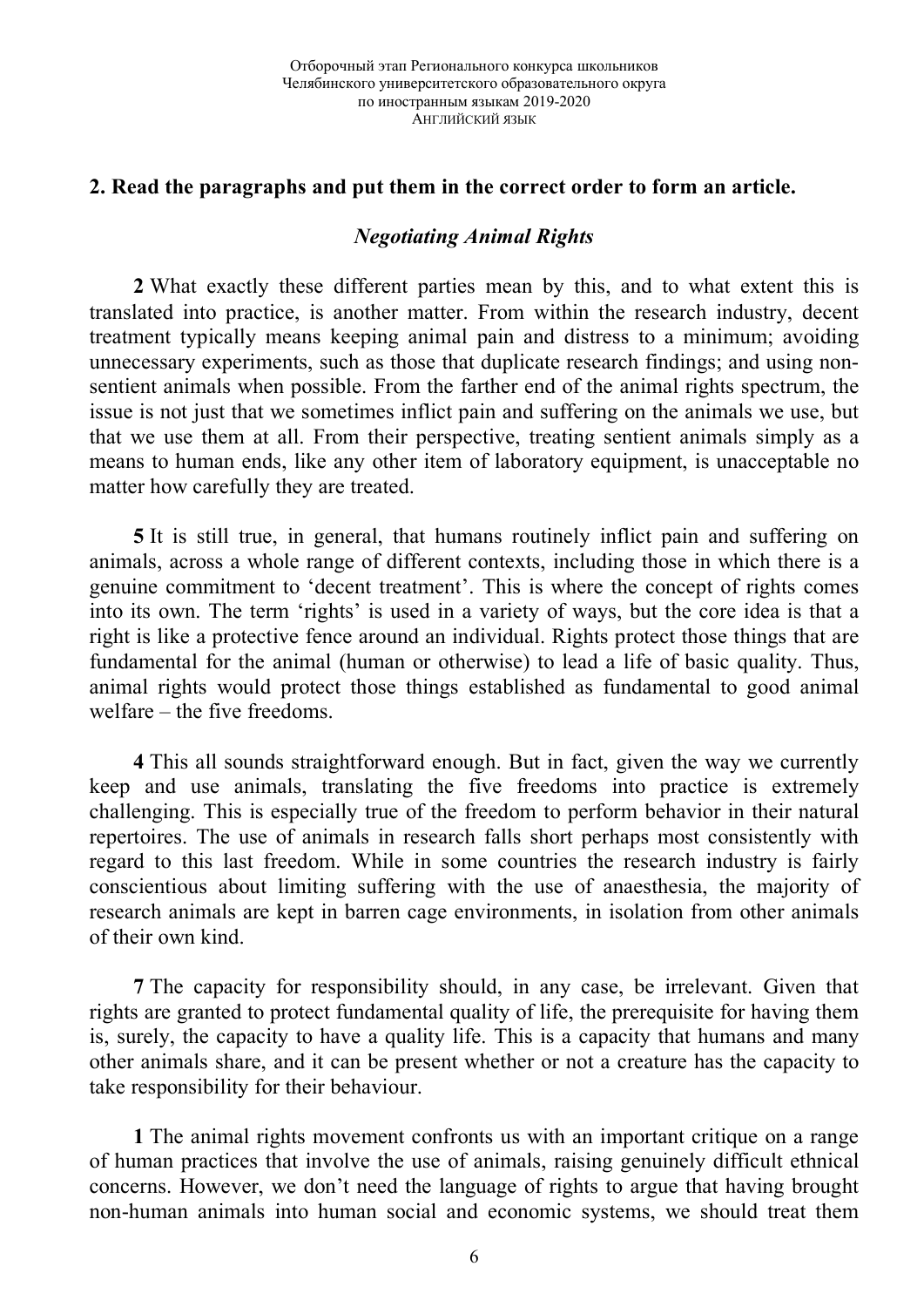decently. Most parties in the debate over the use of animals in medical and scientific research agree that sentient animals (those capable of experiencing pain and pleasure) are owed such treatment.

**6** Combine the idea of animal rights with the five freedoms, and we have a powerful interpretation of what the decent treatment of animals, in any context, should actually involve. Assuming that we are going to carry on using animals, then they should enjoy the five freedoms. There are vociferous opponents of extending rights to animals. A common argument is that rights go with responsibilities. In other words, a person can't be given rights unless they can be held responsible for respecting the rights of others. Animals cannot be held responsible; therefore animals cannot have rights. But rights are not withdrawn from humans who, for whatever reason, have a restricted capacity for responsibility (for example, human babies). So why should they be withheld from non-human animals for the same reason?

**3** The whole institution of animal-dependent research is held to be profoundly unjust, and a parallel is sometimes drawn to slavery. It's argued that as with slavery, the ethically appropriate action isn't simply to tidy up the institution by reducing suffering; the only ethically sound course of action is to abolish the practice altogether. From this perspective the decent treatment of animals means that they shouldn't be used as means to our ends at all. A powerful way of moderating between those who are for and those who are against the use of animals for human ends is through the five freedoms: freedom from hunger, thirst, fear, suffering and freedom to perform behaviour in their natural repertoires. The latter refers to the range of behaviours that animals perform if unrestricted, like grooming, flying, nesting, spending time with other animals of the same species, digging and so on.

## **USE OF ENGLISH**

#### **1. Choose the best word to complete the sentences.**

The view from our hotel window was ...

- o **breathtaking**
- o engrossing
- o enthralling
- o inspired

Although the basic plot of the film is rather ... , the locations are delightful, and the acting is first class.

- o **ill-conceived**
- o nail-biting
- o hideous
- o brilliant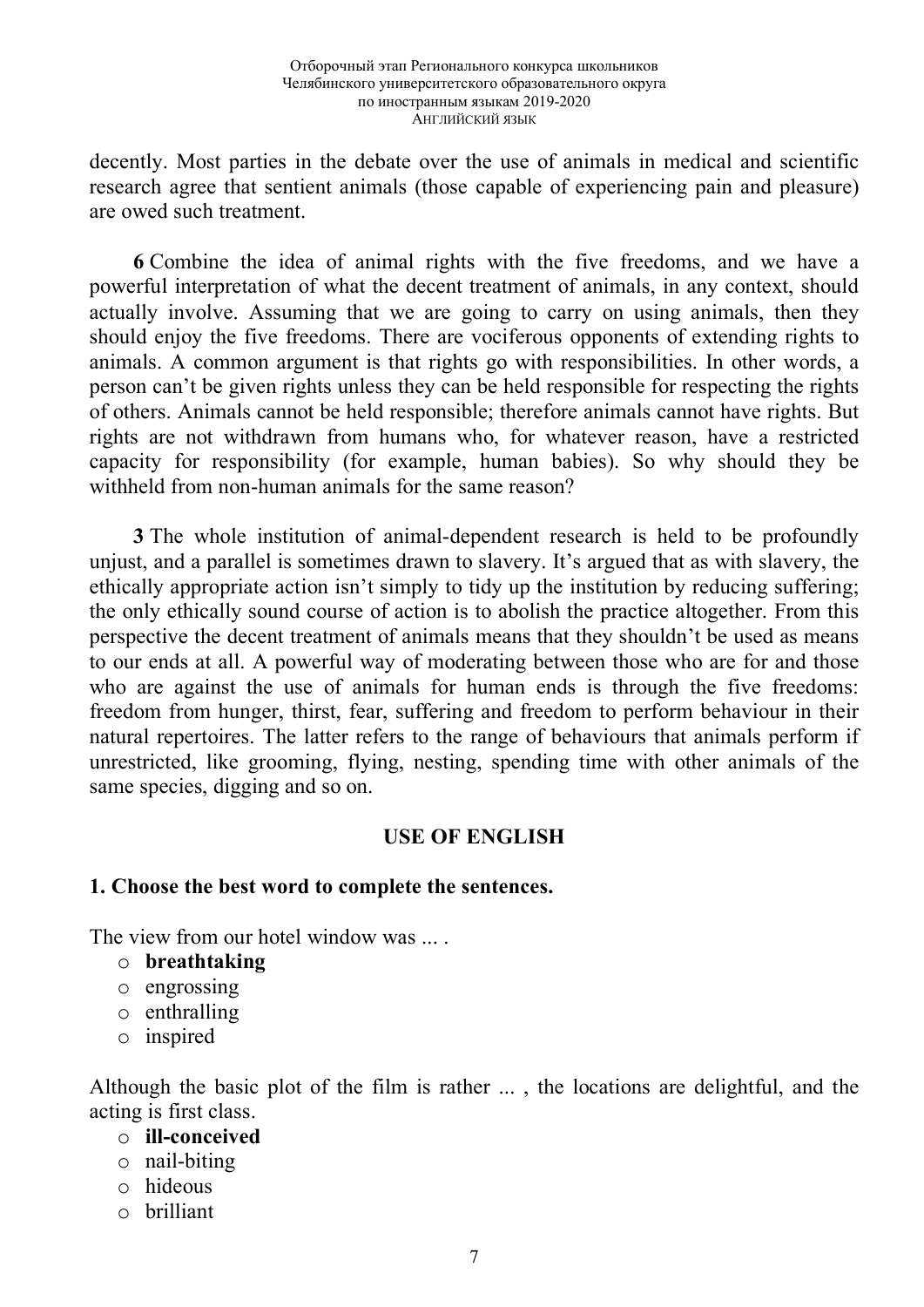#### Отборочный этап Регионального конкурса школьников Челябинского университетского образовательного округа по иностранным языкам 2019-2020 АНГЛИЙСКИЙ ЯЗЫК

Esther was wearing a(n) ... scarlet dress and jacket.

- o spine-tingling
- o **stunning**
- o inspired
- o absorbing

I find films with gratuitous violence totally ... .

- o trivial
- o **repulsive**
- o impractical
- o inflamed

I saw her grandmother in town wearing a ... hat.

- o ill-conceived
- o mediocre
- o **ridiculous**
- o pointless

This is a very ... device for crushing garlic without having to peel it first.

- o atrocious
- o **ingenious**
- o ravishing
- o enchanting

This kind of painting is very ... – there's nothing original about it at all.

- o monstrous
- o grotesque
- o miffed
- o **hackneyed**

# **2. Read the text below. Use the word given in capitals to form a word that fits in the gap.**

The lives of celebrities are coming **1 increasingly INCREASE** under the close scrutiny of the public at large. One consequence of this trend is that it can sometimes be difficult for people in the spotlight to force genuine and lasting **2 relationships RELATION** with others. When it comes to making friends, celebrities have a **3 tendency TEND** to pick other celebrities, for example. This is not **4 unexpected EXPECT**, of course, given the nature of the social circles in which such people move, and given the fact that one of the attractions of the celebrity lifestyle is **5 supposedly SUPPOSE** the opportunity it offers to rub shoulders with the rich and famous.

Very often, however, an air of **6 tension TENSE** can hang around a high-profile friendship, where an outward show of affection actually masks an underlying **7 rivalry**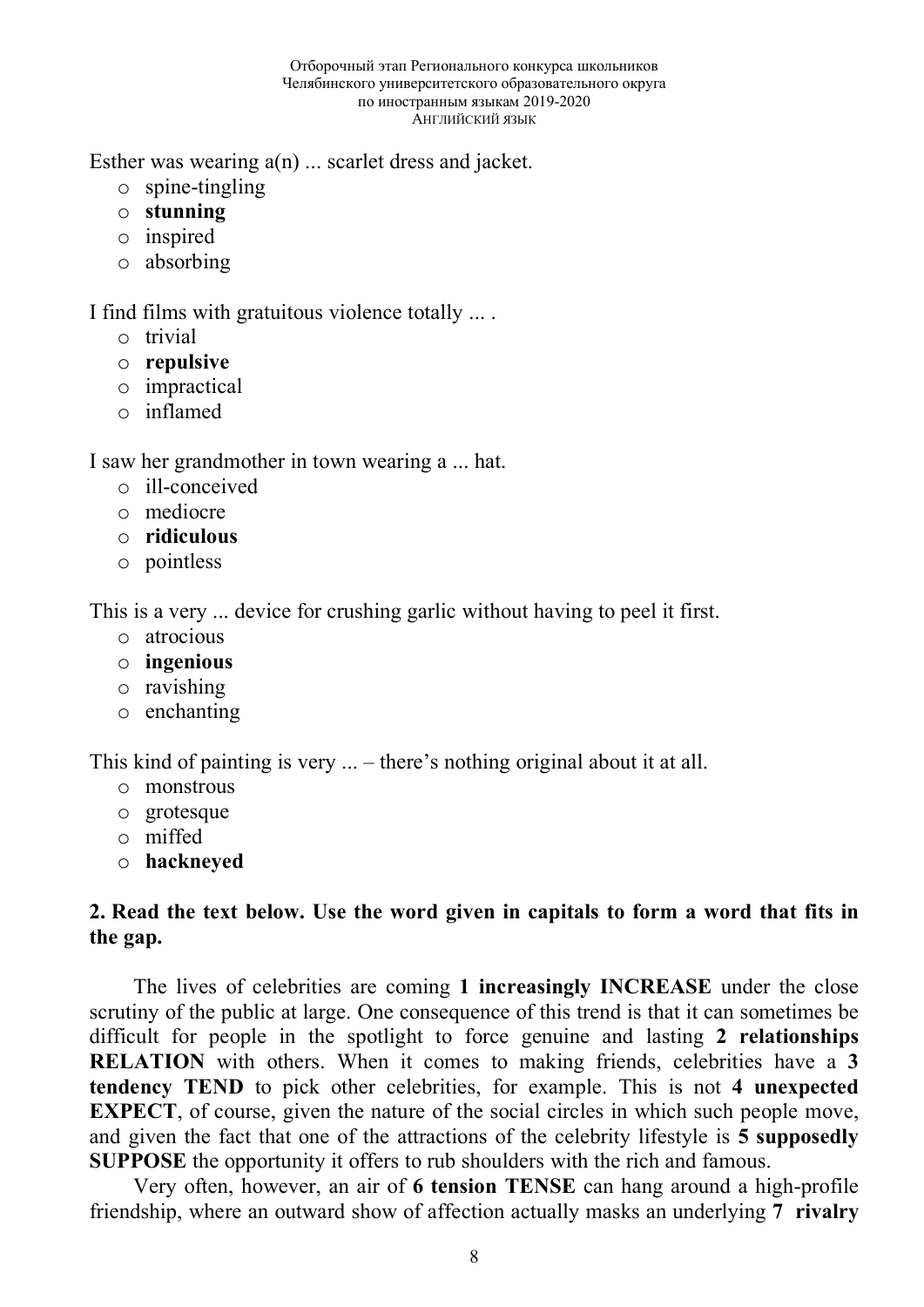**RIVAL**. In the celebrity world, friends clearly have to be chosen with **8 considerable CONSIDER** care. There needs to be a degree of mutual **9 admiration ADMIRE** combined with equal standing in the eyes of the outside world, so that there is no question of one friend appearing to be in the shadow of another. How else can we explain the **10 existence EXIST** of close friendships between stars who, in any other situation, would have very little in common?

# **3. Collocate the expressions with words from the list below. Drag the words from the list to their correct places. Use the words only once. There are two extra words.**

- **1** to curb your anger
- 2 to thwart somebody's hopes
- **3** to jeopardise your future
- **4** to covet somebody's possessions
- 5 to conform to society's ideas
- **6** to entice somebody into wrongdoing
- **7** to repel somebody with your appearance
- **8** to avenge somebody's death

## **4. For the following sentences fill in the missing preposition or adverb.**

## *on off to over of*

**1** She took the cover **off** the sofa and had it cleaned.

**2** I don't think he'll take **on** the new project unless we offer him more money.

**3** After he retired, he took **to** gardening as a way of passing the time.

**4** He's such an aggressive person that nobody really takes **to** him.

**5** Mark was sent home from school because someone saw him taking **off** the **Headmaster** 

**6** Mr. Johnson's son is going to take **over** as Chairman of the board.

**7** After a slow start, their new line of cosmetics has begun to take **off**.

**8** They've decided to take **on** at least twenty new sales people this year.

**9** The rebels took **to** the mountains after their leader had been captured.

**10** The amateur boxer was hesitant to take **on** such an experienced fighter.

# **5. Complete the following sentences using the idioms. Drag the idioms to their correct places. There are two extra idioms.**

**1** Jane is a bit of **a dark horse** – she never talks about her family, and no one knows much about her past.

**2** I didn't know what my life in this city would be like - I just took **a leap in the dark**.

**3** After months of unemployment, the actor had been offered a small part in a TV film, and felt he could at last see **light at the end of the tunnel**.